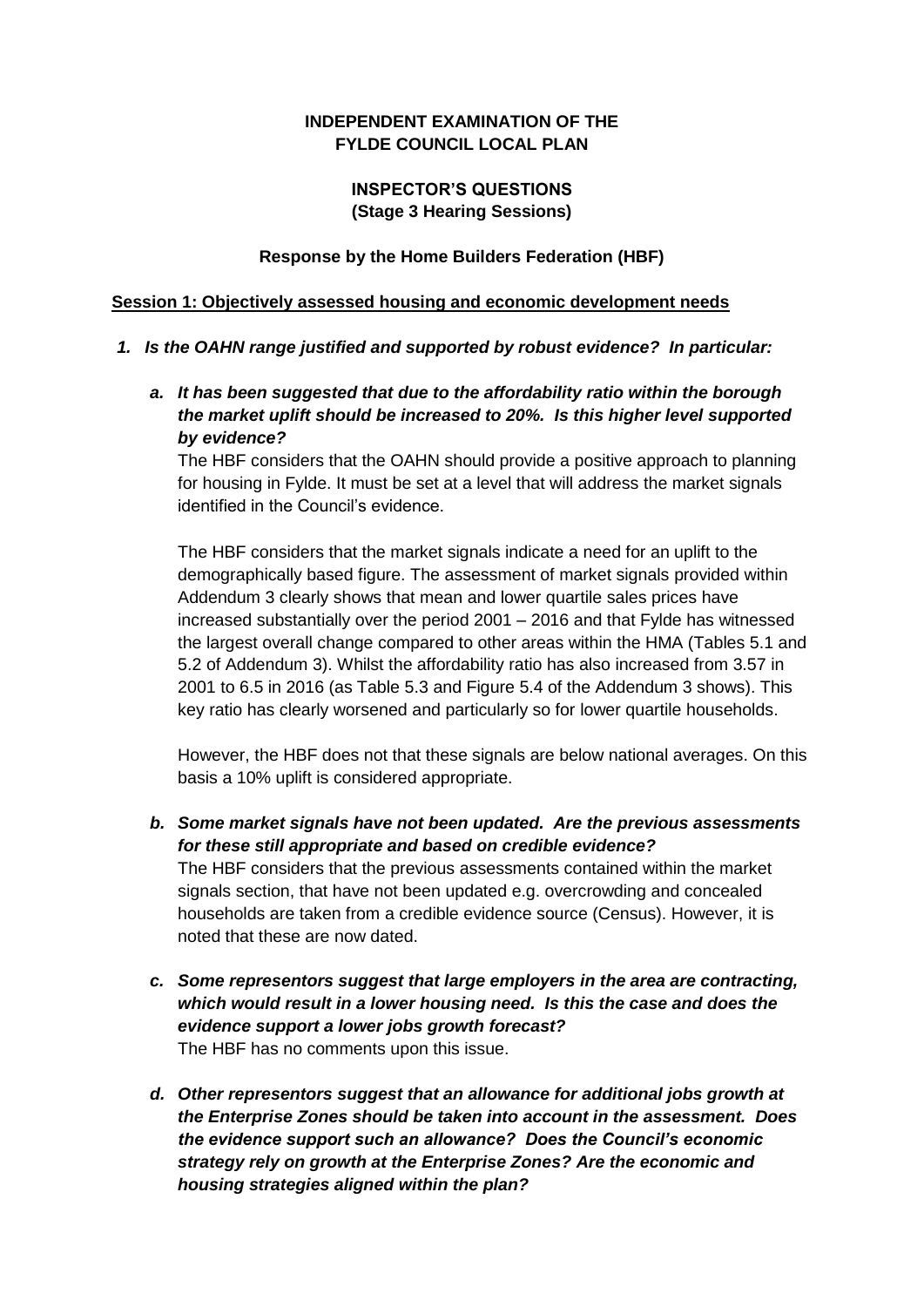The Enterprise Zones clearly form a key part of the economic strategy for the Council. The Blackpool and the Fylde Framework for Inclusive Growth and Prosperity identifies the Enterprise Zones as genuine opportunities to generate jobs in the decades ahead. It goes on the highlight the Enterprise Zones as presenting a once in a generation opportunity to unleash potential and drive job creation. The Fylde Borough Council Economic Development Strategy identifies the Enterprise Zone at Warton as one of its 11 key themes. It should be noted that at the time of this document the Airport Enterprise had not been identified.

Throughout the Local Plan the role of the Enterprise Zones is clearly set out. The preface of the Local Plan sets out Fylde's important part of the Lancashire economy, and sets out regionally significant business sectors including BAE Systems, part of the Warton Enterprise Zone and Blackpool Airport and its associated Enterprise Zone. Whilst the spatial portrait identifies the Warton Enterprise Zone as having potential to improve the economic and physical connectivity of Fylde, and the vision makes reference to both Enterprise Zones. Strategic Objective 4 highlights the key role the Enterprise Zones in developing a distinctive image of the borough as a business location. The strategic locations for development include land at Blackpool Airport Enterprise Zone (14.5ha), representing just under a quarter of employment allocations (62ha).

Section 3.5 of the AMION report states that discussions with representatives from Lancashire Enterprise Partnership, Blackpool Fylde and Wyre Economic Development Company and BAE systems support the view that both Warton and Blackpool Airport Enterprise Zones will lead to the creation of new employment opportunities in Fylde over the Plan period. Although it goes on to state that there remains a high degree of uncertainty in terms of the timing, scale and additionality of new employment at the Enterprise Zones. The section 3 summary suggests that there is not sufficient evidence to include an allowance under the baseline scenario for additional employment growth in Fylde from the Enterprise Zones. The Council agrees with this stance in its summary, paragraph 2.18 of the Additional Evidence document. Whilst it is recognised there is uncertainty the Council's position completely disregards any potential levels of jobs growth associated with the two Enterprise Zone. This raises the question how will the plan respond when the sites begin to deliver? The report itself identifies that representative involved with the Enterprise Zone believe will happen within the plan period. The Council's Local Plan and the Economic Strategies for the area all support their development.

The HBF considers that a positively prepared plan which seeks to effectively align housing and economic growth should take the potential development at these sites into account. To do otherwise is unsound and contrary to the wider ambitions for the plan. At the very least the plan should include a trigger mechanism for plan review once the delivery on these sites is known.

The AMION assumptions create a need for between 410 and 430dpa. The AMION report concludes that the growth should be at the upper end of this range. It therefore appears odd that the Council has chosen a below mid-point figure of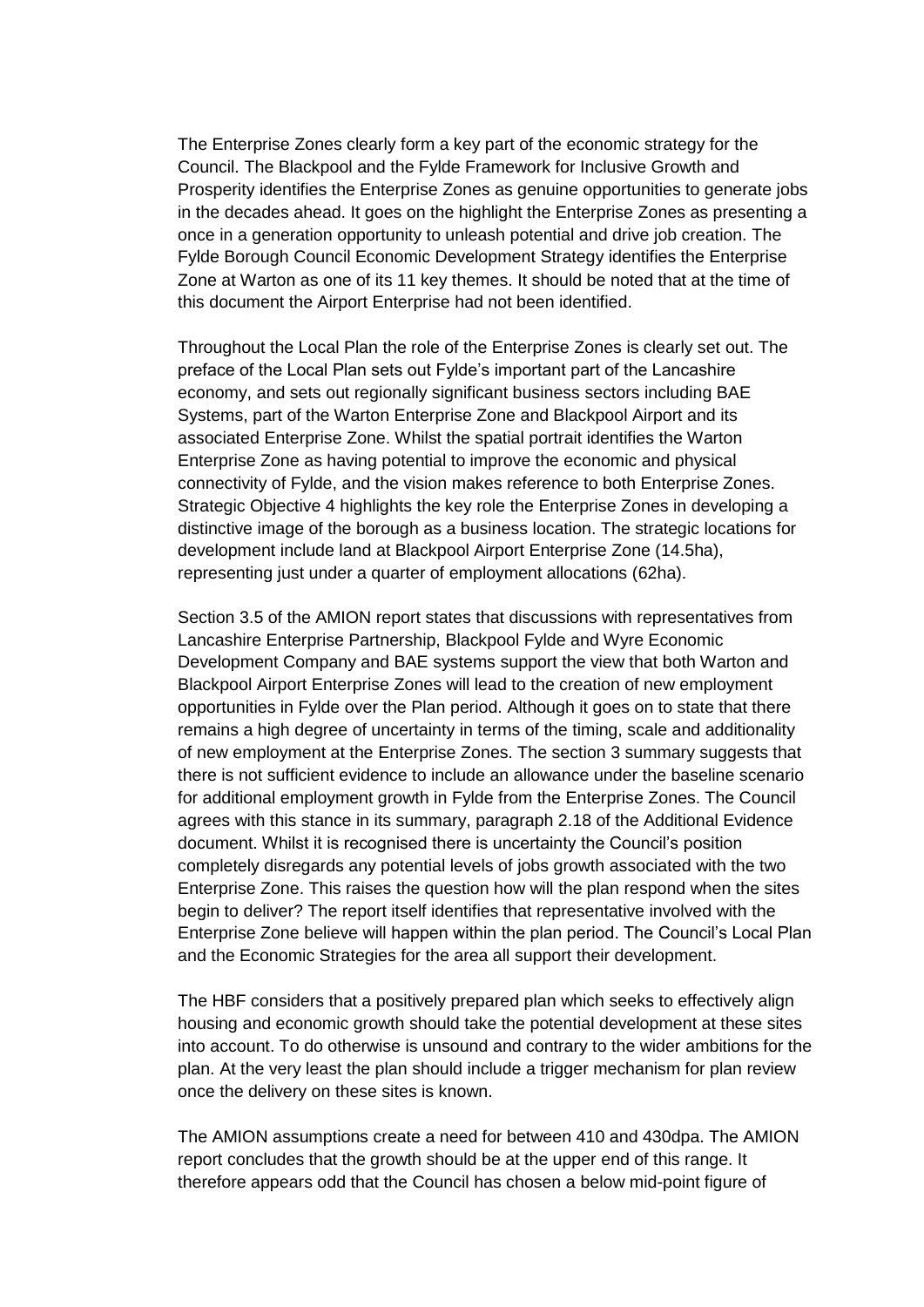415dpa. A more positive approach based upon the evidence before the Council and taking account of the potential of the two Enterprise Zones would be to accept an OAHN of 430dpa. However, the HBF remains of the opinion that the economic and housing strategies should be aligned. It is therefore considered appropriate that the housing requirement takes account of this. Based upon the Council's previous evidence this would require the housing requirement figure to be increased to 450dpa

# *e. Is a further upward adjustment for the delivery of affordable housing justified?*

The NPPF is clear in Paragraph 47 that Local Plans must *'meet…the full, objectively assessed needs for market and affordable housing in the housing market area, as far as is consistent with the policies set out in this Framework, including identifying key sites which are critical to the delivery of the housing strategy over the plan period'.*

Section 5.3 of Annex 1 Objectively Assessed Housing and Economic Development Needs considers the issue of Affordable Housing. The need for Affordable Housing is acknowledged to be 249 homes per annum (from Addendum 1 to the 2013 SHMA). At an assumed delivery rate of 30% of the housing requirement as affordable housing units, this would suggest that between 120 and 130 affordable homes could be delivered per annum. Despite the shortfall, the Council does not propose to make any adjustment to reduce the gap between the Affordable housing need and likely provision. The Council's position set out in the Consultation on Additional Evidence document is that the 120-130 affordable homes will make a significant positive contribution and that meeting the full calculated need for affordable housing is not justifiable or realistic (para 2.8). Although Annex 1 does acknowledge (again) that this provides further support for placing greater emphasis on the upper end of the OAN range (paragraph 5.3.5).

Where affordable housing need cannot be met the PPG advises that an increase in the total housing included in a plan should be considered where it could help to deliver the required number of affordable homes (ID: 2a-029). Therefore the HBF recommends an increase in market housing beyond the OAHN to enable a greater proportion of the OAHN for affordable homes to be met.

- *2. Does the updated jobs growth assessment have any implications for the overall economic development strategy set out within the plan?* HBF has no comments upon this issue.
- *3. In relation to gypsies, travellers and travelling showpeople, are the housing needs of those people who do not meet the new definition set out in Annex 1 of the national Planning Policy for Traveller Sites included in the SHMA assessments?*  HBF has no comments upon this issue.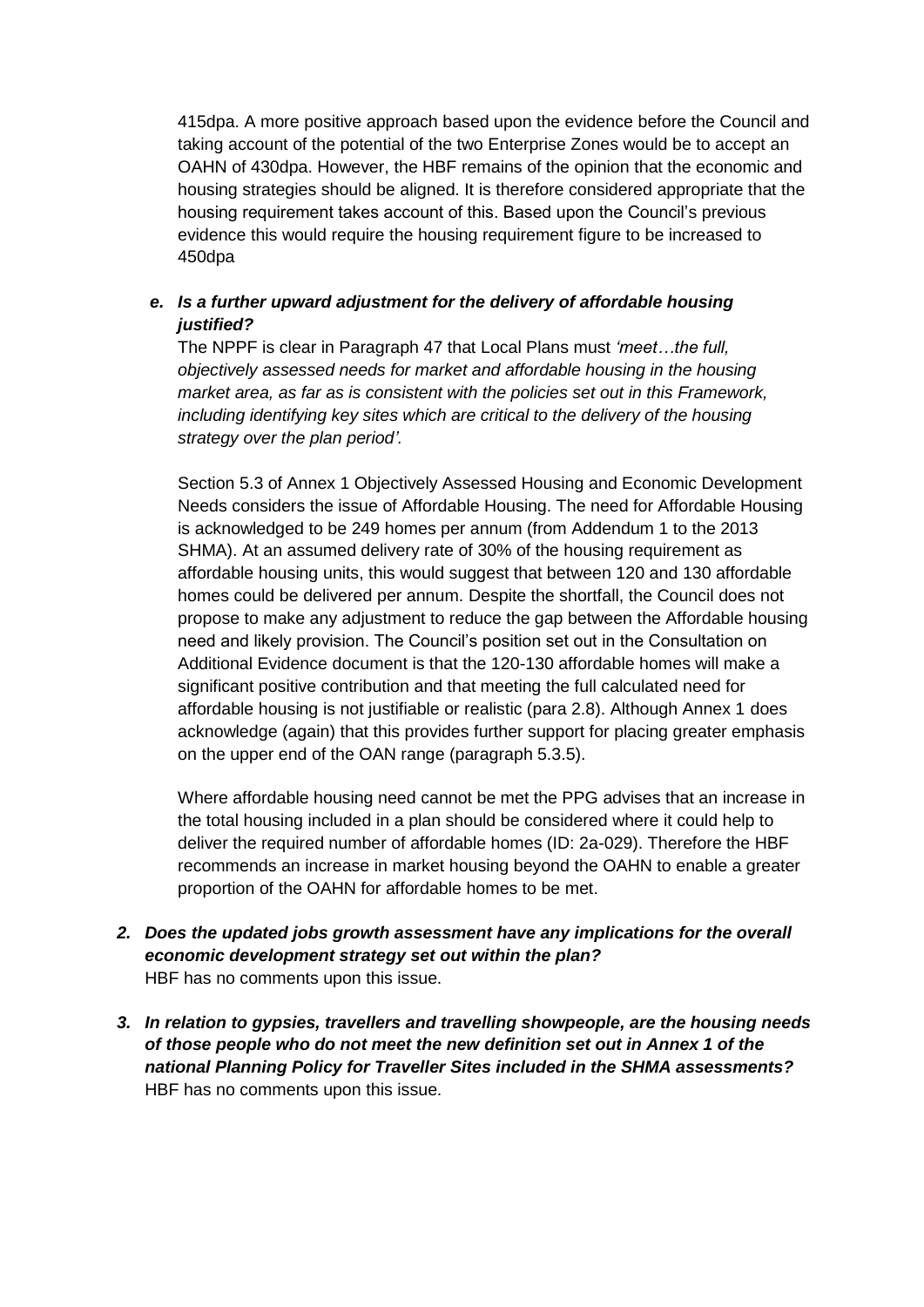## **INDEPENDENT EXAMINATION OF THE FYLDE COUNCIL LOCAL PLAN**

# **INSPECTOR'S QUESTIONS (Stage 3 Hearing Sessions)**

#### **Response by the Home Builders Federation (HBF)**

#### **Session 2: Housing requirement**

*1. Based on the submitted new evidence the Council is proposing that the housing requirement for the plan period would be 415 dpa (8,715 dwellings) rather than the 370 dpa currently set out within the plan. On what basis has 415 dpa been determined as the housing requirement figure? Does the evidence support a lower or higher figure?*

Whilst the HBF welcomes the increase in the OAHN the figure of 415dpa is still considered too low. By the Council's own evidence a figure at the top end of the range should be pursed. This would require an OAHN of 430dpa. However, we remain of the opinion that the economic and housing strategies should be aligned. It is therefore considered appropriate that the housing requirement takes account of this. Based upon the Council's previous evidence this would require the figure to be increased to 450dpa.

*2. Will this figure ensure that the plan meets the full objectively assessed housing needs identified in the SHMA Addendum 3?*

The HBF does not consider that the 415dpa meets the full objectively assessed housing needs identified in the SHMA. For the reasons set out above.

The HBF considers that a housing requirement figure of 450dpa would however, meet the full objectively assessed housing need and allow for the alignment of the economic and housing strategies.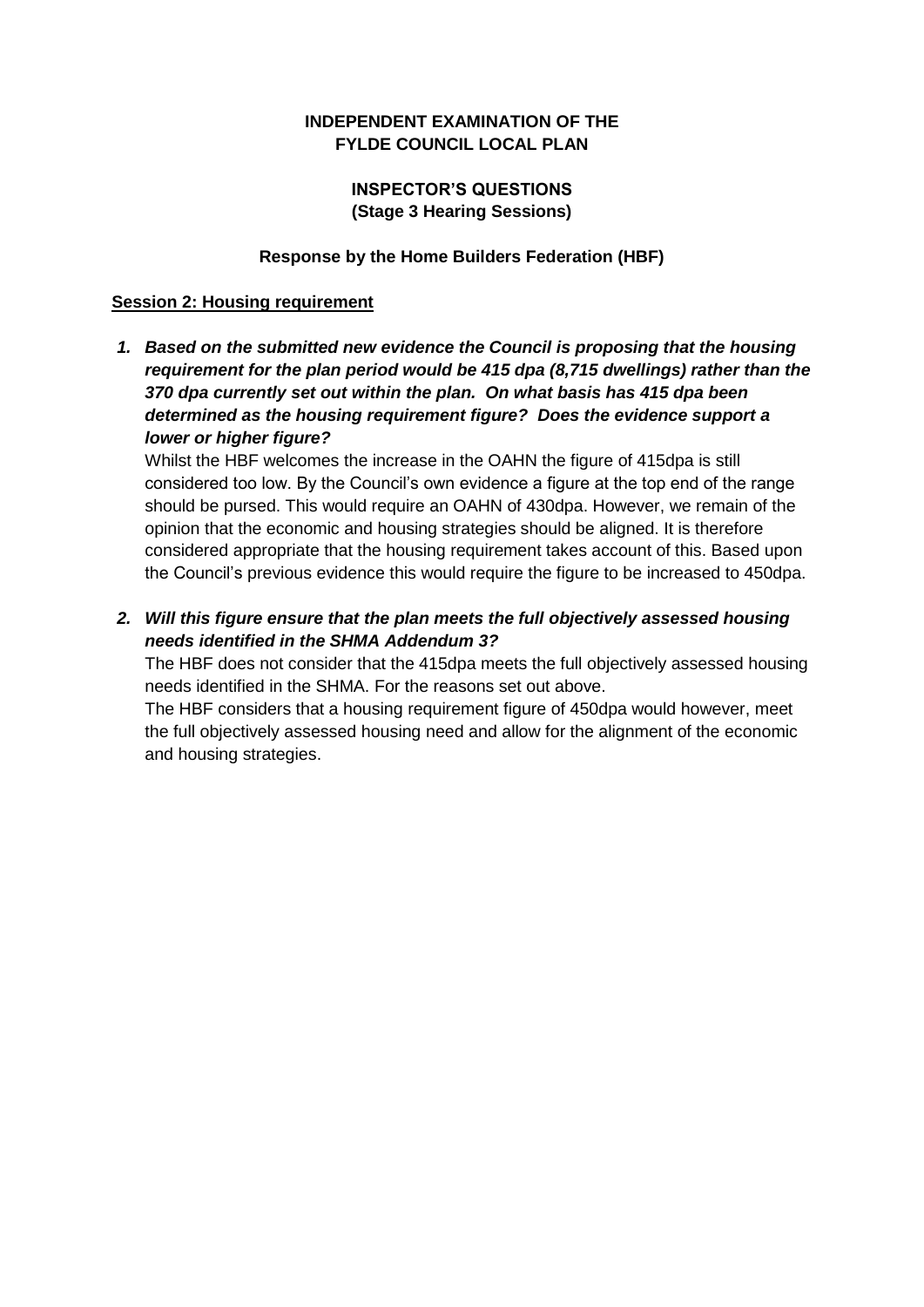# **INDEPENDENT EXAMINATION OF THE FYLDE COUNCIL LOCAL PLAN**

# **INSPECTOR'S QUESTIONS (Stage 3 Hearing Sessions)**

#### **Response by the Home Builders Federation (HBF)**

### **Session 3: Housing – Site allocations, 5 year housing land supply and the settlement hierarchy**

- *1. In the light of the Council's updated site allocations and site delivery methodology:* 
	- *a. Is the amount of housing proposed for each site justified having regard to any constraints and the provision of necessary infrastructure?*
	- *b. Are the Council's revisions to the methodology for site delivery and adjustments to the build out rates reasonable and justified?*
	- *c. Is the housing trajectory realistic for each updated allocation: are there any sites which might not be delivered in accordance with the timescale set out in the trajectory?*

HBF provided comments on the additional evidence on 25<sup>th</sup> August 2017, the HBF has no further comments upon this issue.

*2. It has been suggested that the 10% non-implementation rate should be applied to all sites with planning permission, not just small sites: is this approach justified? What implications, if any, would this have on housing supply, specifically the 5 year housing land supply, if it was applied across the board? Does evidence support the use of a higher 20% non-implementation rate for small sites?*  The HBF disagrees that the 10% non-implementation allowance should only be applied to small sites. The HBF continues to recommend a 10% non-implementation allowance be applied to all permissions. If this reduces the housing land supply, this should be addressed through the identification of further sites.

It is acknowledged that some of the large sites were discussed at the Examination in Public Hearing Sessions, however, whist this has provided the Council with more detail; it is still based on assumptions at this time and cannot foresee all eventualities. Therefore the removal of the non-implementation allowance is not considered appropriate or reasonable at this time.

*3. In my letter of 3 July 2017 I asked the Council for further clarification on their preferred approach to delivering the identified shortfall in housing delivery using the Liverpool method (across the plan period). In light of the Council's evidence on bringing sites forward for delivery and the availability of additional sites, is the use of the Liverpool method justified?* 

The HBF supports the 'Sedgefield' method of delivery. This requires delivery of any under-supply within the first five years. This is consistent with the principals set out within the PPG (ID 3-035). Any deviation from this methodology must be accompanied by robust evidence, which at present it is not felt the Council has provided.